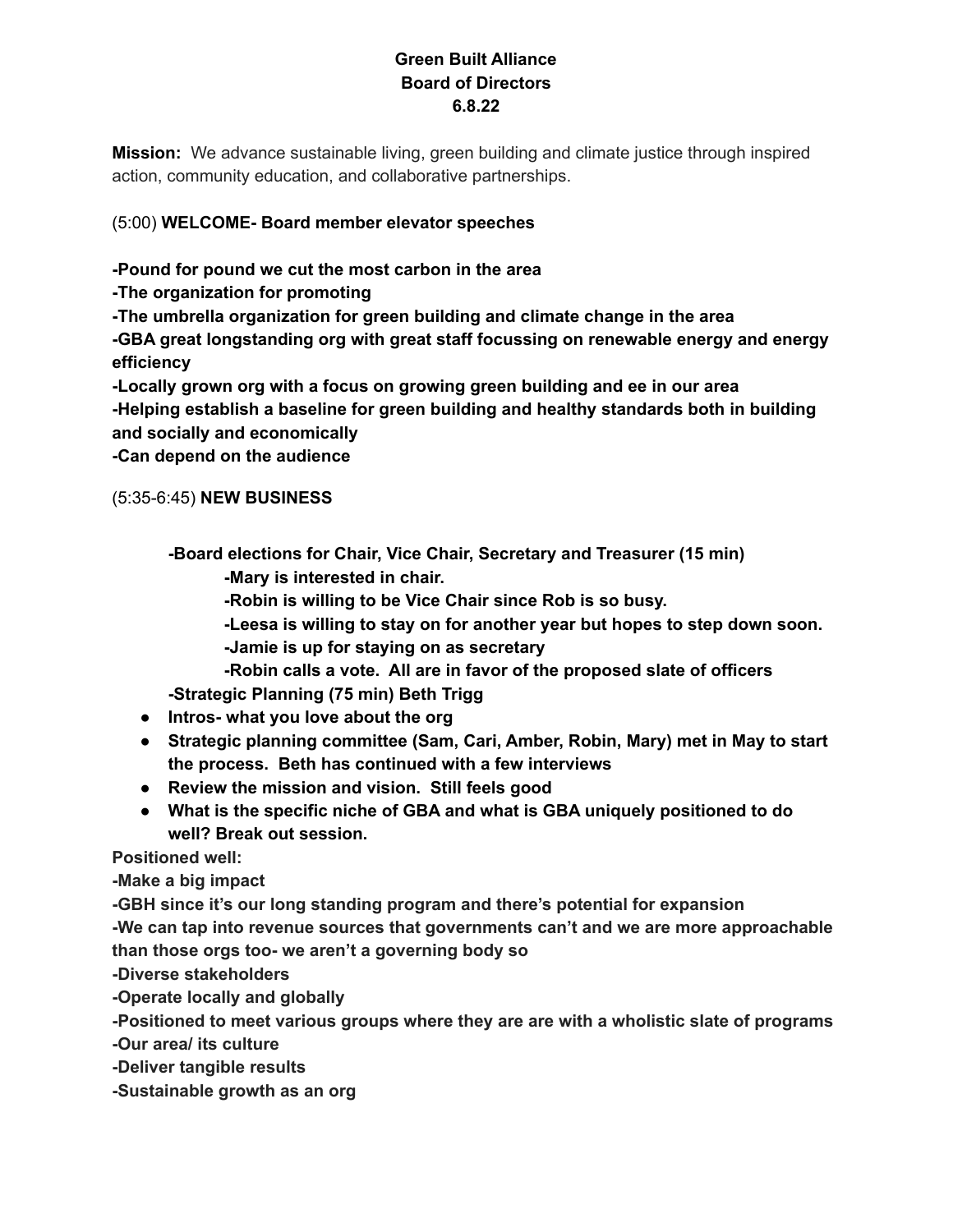**Niches:**

**-We have something for everyone- all income levels -Our niche is having a climate driven mission and the ability to implement that mission locally and tailored to our community -Positioned to work in the residential sector -Sustainability in the built environment -Local built environment and human impact -Clean/ renewable energy**

**-Home in the broader sense- earth is our home too**

**● What are some boundaries for decision making for the future? Breakout Session -Consent Calendar (15 min)**

(6:45-7) **CONSENT AGENDA Mary motions to approve the consent agenda. Stephens seconds. All in favor.**

**June and July meetings will be 5:30-7pm**

- Approval of Treasurer's Report for May 2022
- **Directory articles were due last week on May 31. If you have an idea or are actively working on something, contact Cari ASAP about an extension.**
- Green Built Homes: In May there were 12 homes certified. In total there are 2503 certified, 59 Net Zero homes and 345 homes registered.
- Membership: At the end of May we have 272 current members.
- **Please plan to contribute a couple of hours of your time June 21 and/or 22 by making 10 to 15 calls to expired members to encourage them to renew before the deadline for this year's Directory publication. Annie sent an email to board members last week, so look for that and watch for her communications later this month for details.**
- Appalachian Offsets: The 10kW system on the St. Paul Educational building on Burton Street has been installed. We will be doing a promotion soon. The potential PV project for United Way is developing. The size of the system is still TBD. It appears that a large part of the system will be donated by Blue Ridge Power. We will collaborate with United Way on a Fundraising Campaign.
- BHP Neighbor to Neighbor campaign- We have hired Sugar Hollow Solar as the installer for these low income household PV systems. This will mostly be paid from ARPA funding. We did get some County funds that have to be allocated by the end of June.
- ESN Heating Repair and Replacement Program- Sustainable Air has begun installing and repairing heating systems for ESN clients. This is funded by County and City ARPA funds.